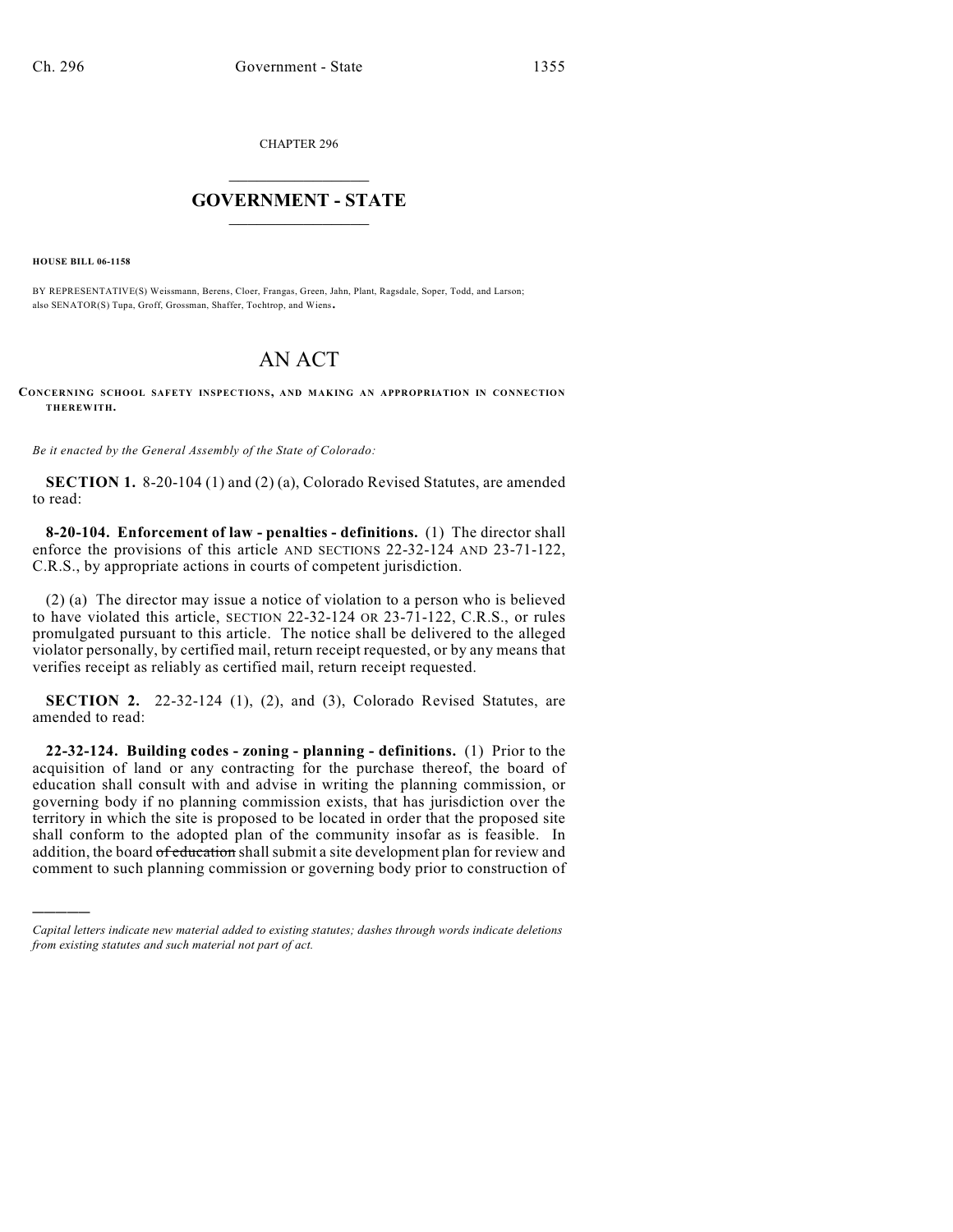any structure or building. The planning commission or governing body may request a public hearing before the board of education relating to the proposed site location or site development plan. The board of education shall thereafter promptly schedule the hearing, publish at least one notice in advance of the hearing, and provide written notice of the hearing to the requesting planning commission or governing body. Prior to the acquisition of land for school building sites or construction of any buildings thereon, the board of education also shall consult with the Colorado geological survey regarding potential swelling soil, mine subsidence, and other geologic hazards and to determine the geologic suitability of the site for its proposed use. All buildings and structures shall be erected CONSTRUCTED in conformity with the standards BUILDING AND FIRE CODES ADOPTED BY THE DIRECTOR of the division of oil and public safety IN THE DEPARTMENT OF LABOR AND EMPLOYMENT, REFERRED TO IN THIS SECTION AS THE "DIVISION". Nothing in this subsection (1) shall be construed to limit the authority of a board of education to finally determine the location of public schools within the district and erect CONSTRUCT necessary buildings and structures.

(2) (a) (I) Notwithstanding the provisions of section 8-20-101 (4),  $C.R.S.,$  upon request of the division of oil and public safety after consulting with the affected board of education, THE DIVISION SHALL CONDUCT THE NECESSARY PLAN REVIEWS AND INSPECTIONS TO ASSURE THAT A BUILDING OR STRUCTURE CONSTRUCTED PURSUANT TO SUBSECTION (1) OR (1.5) OF THIS SECTION HAS BEEN CONSTRUCTED IN CONFORMITY WITH THE BUILDING AND FIRE CODES ADOPTED BY THE DIRECTOR OF THE DIVISION; EXCEPT THAT, AT THE REQUEST OF THE AFFECTED BOARD OF EDUCATION, THE STATE CHARTER SCHOOL INSTITUTE CREATED IN SECTION 22-30.5-503, OR THE CHARTER SCHOOL, THE DIVISION MAY DELEGATE THIS RESPONSIBILITY TO the appropriate building department of a county, town, city, or city and county wherein a OR TO THE APPROPRIATE FIRE DEPARTMENT, AS DEFINED IN SECTION 24-33.5-1202, C.R.S., IN THE LOCATION OF THE building or structure. has been erected pursuant to subsection (1) or subsection (1.5) of this section, may make the necessary inspections to determine that such building or structure has been erected in conformity with the standards of the division of oil and public safety and,

(II) THE DIVISION SHALL CAUSE COPIES OF THE BUILDING PLANS TO BE SENT TO THE APPROPRIATE FIRE DEPARTMENT FOR REVIEW OF FIRE SAFETY ISSUES. THE FIRE DEPARTMENT SHALL REVIEW THE BUILDING PLANS, DETERMINE WHETHER THE BUILDING OR STRUCTURE IS IN COMPLIANCE WITH THE FIRE CODE ADOPTED BY THE DIRECTOR OF THE DIVISION, AND RESPOND TO THE DIVISION WITHIN TEN BUSINESS DAYS; EXCEPT THAT THE FIRE DEPARTMENT MAY REQUEST AN EXTENSION OF THIS TIME FROM THE DIRECTOR OF THE DIVISION ON THE BASIS OF THE COMPLEXITY OF THE BUILDING PLANS.

(III) IF THE FIRE DEPARTMENT DECLINES TO PERFORM THE PLAN REVIEW OR ANY SUBSEQUENT INSPECTION, OR IF NO CERTIFIED FIRE INSPECTOR IS AVAILABLE, THE DIVISION OF FIRE SAFETY IN THE OFFICE OF PREPAREDNESS, SECURITY, AND FIRE SAFETY IN THE DEPARTMENT OF PUBLIC SAFETY SHALL PERFORM THE PLAN REVIEW OR INSPECTION. AS USED IN THIS SECTION, UNLESS THE CONTEXT OTHERWISE REQUIRES, "CERTIFIED FIRE INSPECTOR" HAS THE SAME MEANING AS SET FORTH IN SECTION 24-33.5-1202 (2.5), C.R.S.

(IV) If such THE building or structure is in conformity WITH THE BUILDING AND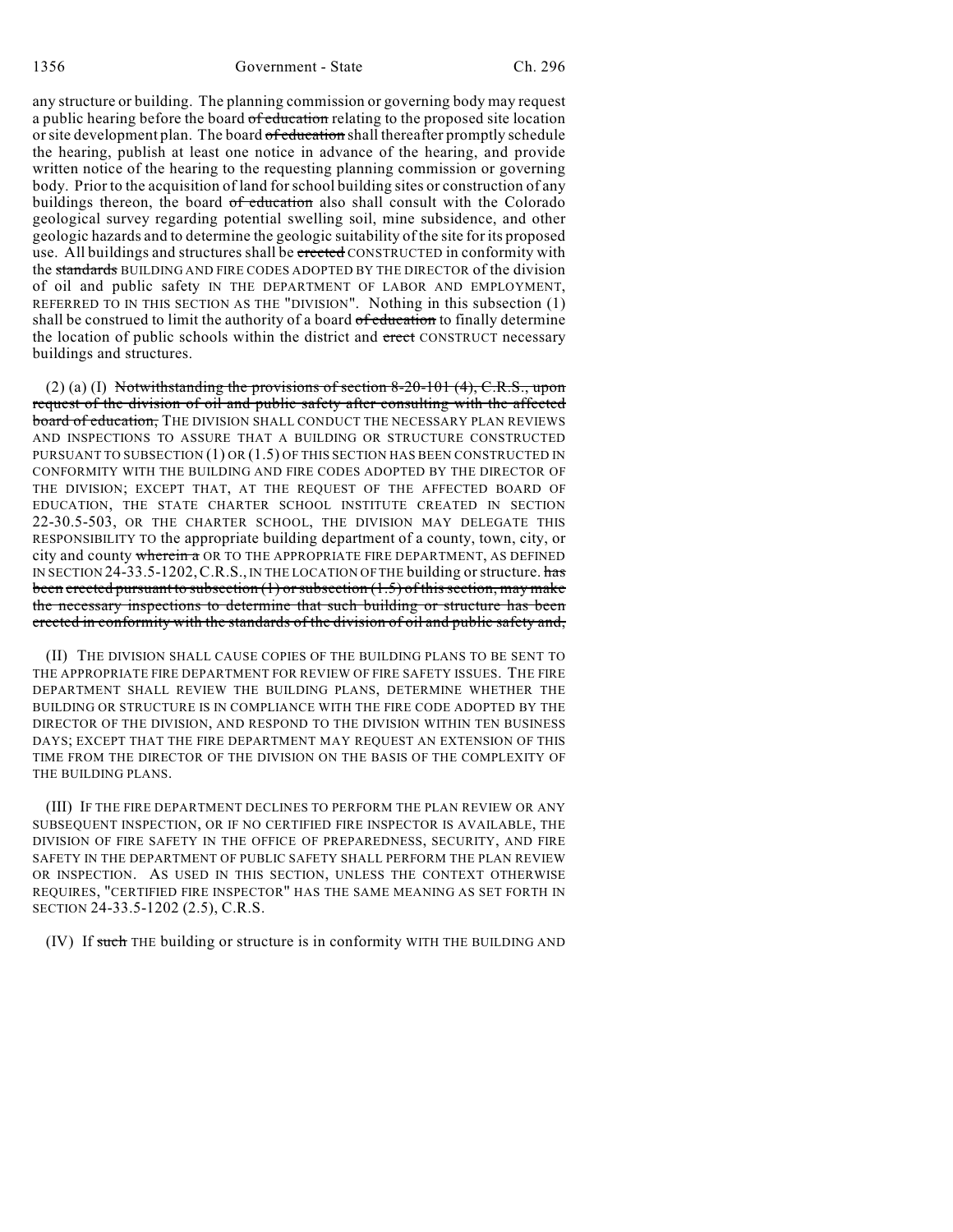FIRE CODES AND STANDARDS ADOPTED BY THE DIRECTOR OF THE DIVISION, AND IF THE AFFECTED FIRE DEPARTMENT, shall issue the necessary certificate of occupancy prior to use of the building or structure by the school district or by the institute charter school. A fee may be charged for such PLAN REVIEWS AND inspections upon approval of the board of education, if DIVISION. The amount of the fee is SHALL BE determined BY THE DIVISION BY RULE on the basis of the direct cost of providing such THE service.

(V) If the division,  $of$  oil and public safety, after consulting with the affected board of education or the state charter school institute, created pursuant to section 22-30.5-503, requests AUTHORIZES PLAN REVIEWS AND inspections by the building department AND FIRE DEPARTMENT, such THE PLAN REVIEWS AND inspections shall be in lieu of any PLAN REVIEWS AND inspections made by the division; of oil and public safety; except that this subsection (2) shall not be construed to relieve the division of oil and public safety of the responsibility to conduct such ENSURE THAT THE PLAN REVIEWS AND inspections ARE CONDUCTED if the appropriate county, town, city, or city and county agency BUILDING DEPARTMENT OR THE APPROPRIATE FIRE DEPARTMENT does not conduct the inspections. Any county, town, city, or city and county conducting such inspections shall also be authorized to annually reinspect the building or structure to assure that it is maintained and operated in accordance with the fire code adopted by the director of the division. of oil and public safety. The inspecting entity shall cooperate with the affected school district or the state charter school institute in carrying out the duties of this section. NOTHING IN THIS SUBSECTION (2) SHALL BE CONSTRUED TO REQUIRE A COUNTY, TOWN, CITY, CITY AND COUNTY, OR FIRE DEPARTMENT TO CONDUCT PLAN REVIEWS AND INSPECTIONS.

(b) If the division  $of$  oil and public safety conducts the necessary inspection to determine that a building or structure erected CONSTRUCTED pursuant to subsection (1) or subsection (1.5) of this section has been erected CONSTRUCTED in conformity with the standards BUILDING AND FIRE CODES ADOPTED BY THE DIRECTOR of the division, of oil and public safety, it THE DIVISION shall charge a fee of NOT TO EXCEED two hundred dollars for such inspection. except that THE DIVISION SHALL CHARGE A FEE FOR PLAN REVIEW AND ISSUANCE OF A CONSTRUCTION PERMIT IN AN AMOUNT ESTABLISHED BY THE DIVISION BY RULE TO COVER THE ACTUAL, REASONABLE, AND NECESSARY EXPENSES OF THE DIVISION. The director of the division of oil and public safety by rule or as otherwise provided by law may reduce the amount of the fee if necessary pursuant to section 24-75-402 (3), C.R.S., to reduce the uncommitted reserves of the fund. to which all or any portion of the fee is credited. After the uncommitted reserves of the fund are sufficiently reduced, the director of the division of oil and public safety by rule or as otherwise provided by law may increase the amount of the fee as provided in section 24-75-402 (4), C.R.S. Any fees collected by the division of oil and public safety pursuant to this paragraph (b) shall be transmitted to the state treasurer, who shall credit the same to the public safety inspection fund created pursuant to section 8-1-151, C.R.S.

(c) INSPECTORS FOR PLAN REVIEW AND CONSTRUCTION INSPECTIONS SHALL BE CERTIFIED BY THE INTERNATIONAL CODE COUNCIL, THE NATIONAL FIRE PROTECTION ASSOCIATION, OR ANOTHER SIMILAR NATIONAL ORGANIZATION OR HAVE EQUIVALENT QUALIFICATIONS, AS DETERMINED BY RULE PROMULGATED BY THE DIRECTOR OF THE DIVISION.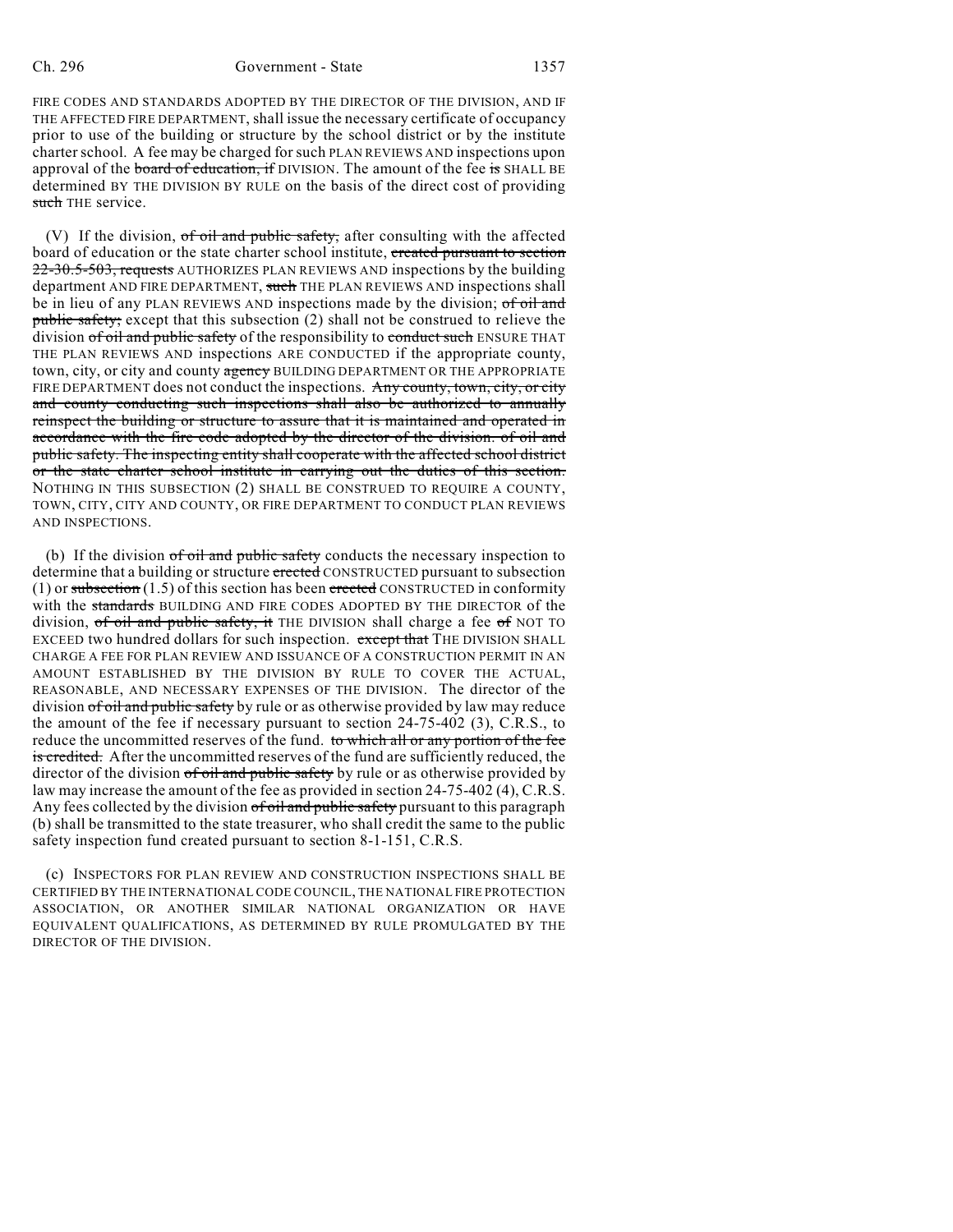(d) THE INSPECTING ENTITY SHALL COOPERATE WITH THE AFFECTED BOARD OF EDUCATION OR THE STATE CHARTER SCHOOL INSTITUTE IN CARRYING OUT THE DUTIES OF THIS SECTION.

(e) IF THE INSPECTING ENTITY AND THE BOARD OF EDUCATION OR THE STATE CHARTER SCHOOL INSTITUTE DISAGREE ON THE INTERPRETATION OF THE CODES OR STANDARDS ADOPTED BY THE DIVISION, THE DIVISION SHALL SET A DATE FOR A HEARING AS SOON AS PRACTICABLE BEFORE THE BOARD OF APPEALS IN ACCORDANCE WITH SECTION 22-32-124.5 AND THE RULES ADOPTED BY THE DIRECTOR OF THE DIVISION PURSUANT TO ARTICLE 4 OF TITLE 24, C.R.S.

(f) THE RULES AUTHORIZED BY THIS SUBSECTION (2) SHALL BE ADOPTED IN ACCORDANCE WITH ARTICLE 4 OF TITLE 24, C.R.S.

(3) The county, town, city, city and county, or fire protection district DEPARTMENT providing fire protection service for the buildings and structures of a school district, AN INSTITUTE CHARTER SCHOOL, OR A CHARTER SCHOOL OR THE DIVISION OF FIRE SAFETY IN THE OFFICE OF PREPAREDNESS, SECURITY, AND FIRE SAFETY IN THE DEPARTMENT OF PUBLIC SAFETY may annually inspect such THE buildings and structures WHEN DEEMED NECESSARY to assure that they are maintained in accordance with the fire code AND STANDARDS adopted by the director of the division. of oil and public safety unless the board of education of the district has contracted for such inspections to be conducted by a person qualified to conduct such inspections by reason of experience, training, or certification. IF THE LOCAL FIRE DEPARTMENT DOES NOT PERFORM THE INSPECTIONS AUTHORIZED BY THIS SUBSECTION (3), THE DIVISION SHALL HAVE THE AUTHORITY AND DUTY TO CONDUCT THE INSPECTIONS.

**SECTION 3.** Article 32 of title 22, Colorado Revised Statutes, is amended BY THE ADDITION OF A NEW SECTION to read:

**22-32-124.5. Board of appeals - definitions.** (1) AS USED IN THIS SECTION, UNLESS THE CONTEXT OTHERWISE REQUIRES:

(a) "BOARD OF APPEALS" MEANS THE BOARD OF APPEALS CREATED BY THIS SECTION.

(b) "DIVISION" MEANS THE DIVISION OF OIL AND PUBLIC SAFETY IN THE DEPARTMENT OF LABOR AND EMPLOYMENT.

(2) (a) THERE IS HEREBY CREATED IN THE DIVISION A BOARD OF APPEALS. THE BOARD OF APPEALS SHALL CONSIST OF SIX MEMBERS APPOINTED BY THE EXECUTIVE DIRECTOR OF THE DEPARTMENT OF LABOR AND EMPLOYMENT.

(b) THE MEMBERS OF THE BOARD OF APPEALS SHALL BE PERSONS WHO ARE QUALIFIED BY EXPERIENCE AND TRAINING TO PASS UPON MATTERS PERTAINING TO BUILDING CONSTRUCTION AND SHALL INCLUDE ONE REPRESENTATIVE NOMINATED BY EACH OF THE COLORADO ASSOCIATION OF SCHOOL BOARDS, THE COLORADO ASSOCIATION OF SCHOOL EXECUTIVES, THE COLORADO CHAPTER OF THE INTERNATIONAL CODE COUNCIL, THE FIRE MARSHAL'S ASSOCIATION OF COLORADO, THE COLORADO STATE FIRE CHIEFS' ASSOCIATION, THE ROCKY MOUNTAIN CHAPTER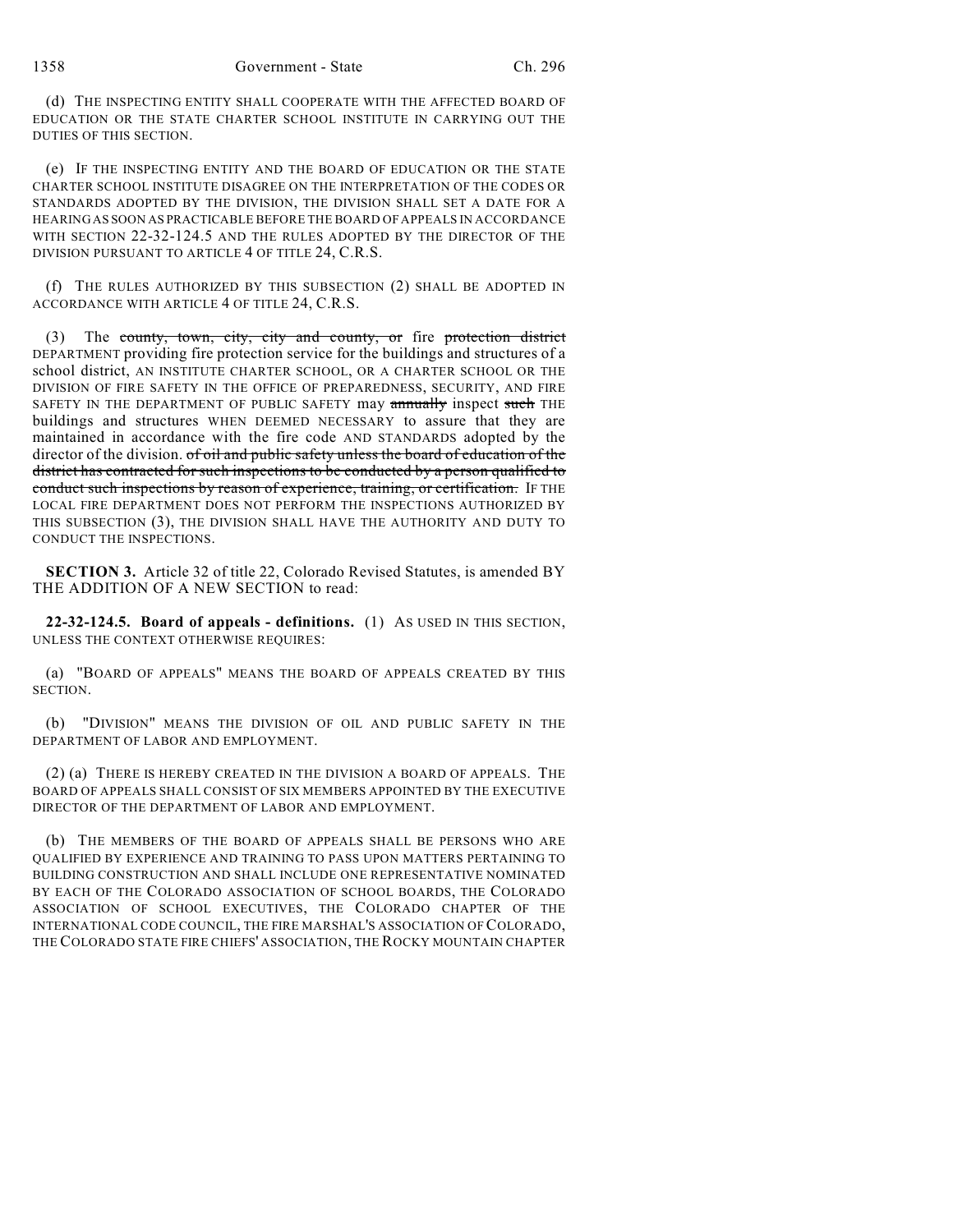OF THE COUNCIL FOR EDUCATIONAL FACILITIES PLANNERS INTERNATIONAL, AND COLORADO COUNTIES, INCORPORATED, OR FROM A SUCCESSOR TO ANY OF THESE ORGANIZATIONS REPRESENTING COMPARABLE INTERESTS.

(c) THE MEMBERS OF THE BOARD OF APPEALS SHALL SERVE AT THE PLEASURE OF THE EXECUTIVE DIRECTOR OF THE DEPARTMENT OF LABOR AND EMPLOYMENT. FOR THE INITIAL BOARD, THE EXECUTIVE DIRECTOR SHALL APPOINT ONE MEMBER FOR A ONE-YEAR TERM, TWO MEMBERS FOR TWO-YEAR TERMS, AND THREE MEMBERS FOR THREE-YEAR TERMS. SUBSEQUENT APPOINTMENTS SHALL BE FOR THREE-YEAR TERMS; EXCEPT THAT AN APPOINTMENT TO FILL A VACANCY ON THE BOARD SHALL BE FOR THE REMAINDER OF THE PREDECESSOR'S TERM.

(d) THE MEMBERS OF THE BOARD OF APPEALS SHALL NOT BE COMPENSATED FOR THEIR SERVICE ON THE BOARD.

(e) THE BOARD OF APPEALS SHALL ADOPT REASONABLE PROCEDURES FOR CONDUCTING ITS DELIBERATIONS.

(3) A BOARD OF EDUCATION, THE STATE CHARTER SCHOOL INSTITUTE, A CHARTER SCHOOL, OR A JUNIOR COLLEGE BOARD OF TRUSTEES MAY APPEAL TO THE BOARD OF APPEALS A FINAL WRITTEN DECISION OF AN ENTITY THAT CONDUCTS A PLAN REVIEW OR INSPECTION PURSUANT TO SECTION 22-32-124.THE APPEAL SHALL BE FILED WITH THE DIVISION WITHIN THIRTY DAYS OF THE DATE OF THE DECISION. THE DIVISION SHALL SPECIFY THE FORM ON WHICH AN APPEAL SHALL BE MADE AND SHALL PROVIDE THE FORM TO A BOARD OF EDUCATION, THE STATE CHARTER SCHOOL INSTITUTE, OR A JUNIOR COLLEGE BOARD OF TRUSTEES UPON REQUEST.

(4) UPON RECEIPT OF AN APPEAL, THE DIVISION SHALL NOTIFY THE CHAIR OF THE BOARD OF APPEALS AND SCHEDULE A HEARING NO MORE THAN FIFTEEN DAYS AFTER THE DATE ON WHICH THE APPEAL WAS FILED.

(5) THE BOARD OF APPEALS MAY REVIEW A FINAL WRITTEN DECISION BY AN INSPECTING ENTITY THAT IS BASED ON THE PROVISIONS OF THE CODES OR STANDARDS ADOPTED BY THE DIRECTOR OF THE DIVISION. THE BOARD SHALL NOT WAIVE ANY REQUIREMENT OF THE CODES OR STANDARDS. THE BOARD MAY RECOMMEND ALTERNATIVE MATERIALS AS PROVIDED IN THE CODES OR STANDARDS. THE FINAL WRITTEN DECISION OF THE BOARD IS FINAL AGENCY ACTION FOR PURPOSES OF SECTION 24-4-106, C.R.S.

**SECTION 4.** 23-71-122 (1) (v), Colorado Revised Statutes, is amended to read:

**23-71-122. Junior college board of trustees - specific powers.** (1) In addition to any other power granted by law to a board of trustees of a junior college district, each board shall have the power to:

(v) (I) Determine the location of each school site, building, or structure and construct, erect, repair, alter, rebuild, replace, and remodel buildings and structures without a permit or fee or compliance with a local building code. The authority delegated by this subparagraph (I) shall exist notwithstanding any authority delegated TO or vested in any county, town, city, or city and county. Prior to the acquisition of land forschool building sites or the construction of buildings thereon,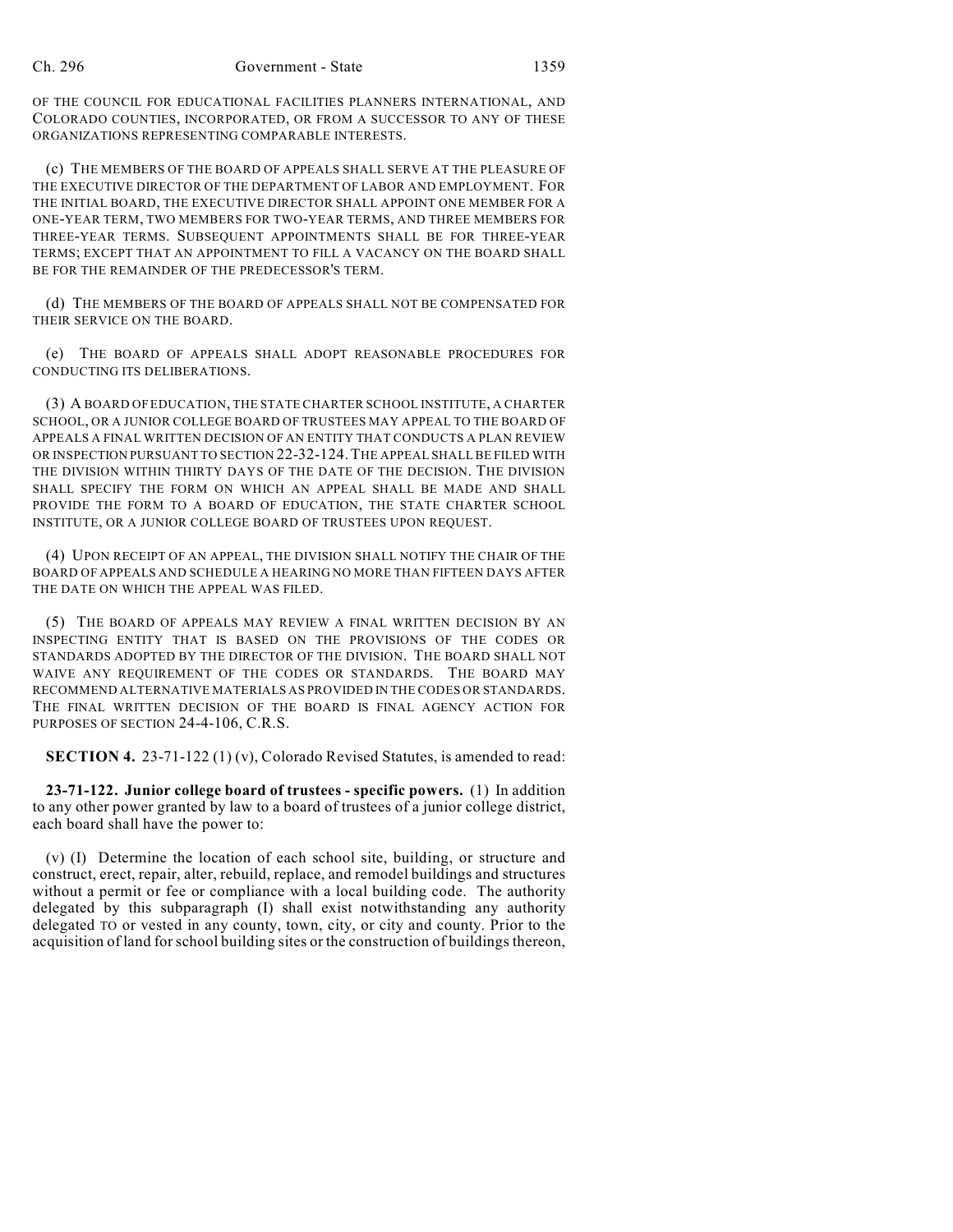the board OF TRUSTEES OF A JUNIOR COLLEGE DISTRICT shall consult with the planning commission which THAT has jurisdiction over the territory in which the site, building, or structure is proposed to be located relative ON ISSUES RELATED to the location of such THE site, building, or structure in order TO ENSURE that the proposed site, building, or structure shall conform CONFORMS to the adopted plan of the community insofar as is feasible. All buildings and structures shall be erected CONSTRUCTED in conformity with the standards BUILDING AND FIRE CODES ADOPTED BY THE DIRECTOR of the division of oil and public safety IN THE DEPARTMENT OF LABOR AND EMPLOYMENT, REFERRED TO IN THIS SECTION AS THE "DIVISION". The board shall advise NOTIFY the planning commission which THAT has jurisdiction over the territory in which a site, building, or structure is proposed to be located, in writing, relative to OF the location of such THE site, building, or structure prior to the BEFORE awarding  $\sigma f$  a contract for the purchase or the construction thereof.

(II) (A) Notwithstanding the provisions of section 8-20-101 (4), C.R.S., upon request of the division of oil and public safety after consulting with the affected junior college board of trustees, THE DIVISION SHALL CONDUCT THE NECESSARY PLAN REVIEWS AND INSPECTIONS TO DETERMINE THAT A BUILDING OR STRUCTURE CONSTRUCTED PURSUANT TO SUBPARAGRAPH (I) OF THIS PARAGRAPH (v) HAS BEEN CONSTRUCTED IN CONFORMITY WITH THE BUILDING AND FIRE CODES AND STANDARDS ADOPTED BY THE DIRECTOR OF THE DIVISION; EXCEPT THAT THE DIVISION MAY DELEGATE THIS RESPONSIBILITY TO the appropriate building department of a county, town, city, or city and county wherein a OR TO THE APPROPRIATE FIRE DEPARTMENT, AS DEFINED IN SECTION 24-33.5-1202, C.R.S., IN THE LOCATION OF THE building or structure. has been erected pursuant to subparagraph  $(I)$  of this paragraph  $(v)$ , may make the necessary inspections to determine that such building or structure has been erected in conformity with the standards of the division of oil and public safety and,

(B) THE DIVISION SHALL CAUSE COPIES OF THE BUILDING PLANS TO BE SENT TO THE APPROPRIATE FIRE DEPARTMENT FOR REVIEW OF FIRE SAFETY ISSUES. THE FIRE DEPARTMENT SHALL REVIEW THE BUILDING PLANS, DETERMINE WHETHER THE BUILDING OR STRUCTURE IS IN COMPLIANCE WITH THE FIRE CODE ADOPTED BY THE DIRECTOR OF THE DIVISION, AND RESPOND TO THE DIVISION WITHIN TEN BUSINESS DAYS; EXCEPT THAT THE FIRE DEPARTMENT MAY REQUEST AN EXTENSION OF THIS TIME FROM THE DIRECTOR OF THE DIVISION ON THE BASIS OF THE COMPLEXITY OF THE BUILDING PLANS.

(C) IF THE FIRE DEPARTMENT DECLINES TO PERFORM THE PLAN REVIEW OR ANY SUBSEQUENT INSPECTION, OR IF NO CERTIFIED FIRE INSPECTOR IS AVAILABLE, THE DIVISION OF FIRE SAFETY IN THE OFFICE OF PREPAREDNESS, SECURITY, AND FIRE SAFETY IN THE DEPARTMENT OF PUBLIC SAFETY SHALL PERFORM THE PLAN REVIEW OR INSPECTION. AS USED IN THIS SECTION, UNLESS THE CONTEXT OTHERWISE REQUIRES, "CERTIFIED FIRE INSPECTOR" HAS THE SAME MEANING AS SET FORTH IN SECTION 24-33.5-1202 (2.5), C.R.S.

(D) If such THE building or structure is in conformity WITH THE BUILDING AND FIRE CODES AND STANDARDS ADOPTED BY THE DIRECTOR OF THE DIVISION, AND IF THE AFFECTED FIRE DEPARTMENT CERTIFIES THAT THE BUILDING OR STRUCTURE IS IN COMPLIANCE WITH THE FIRE CODE ADOPTED BY THE DIRECTOR OF THE DIVISION, THE DIVISION OR THE BUILDING DEPARTMENT shall issue the necessary certificate of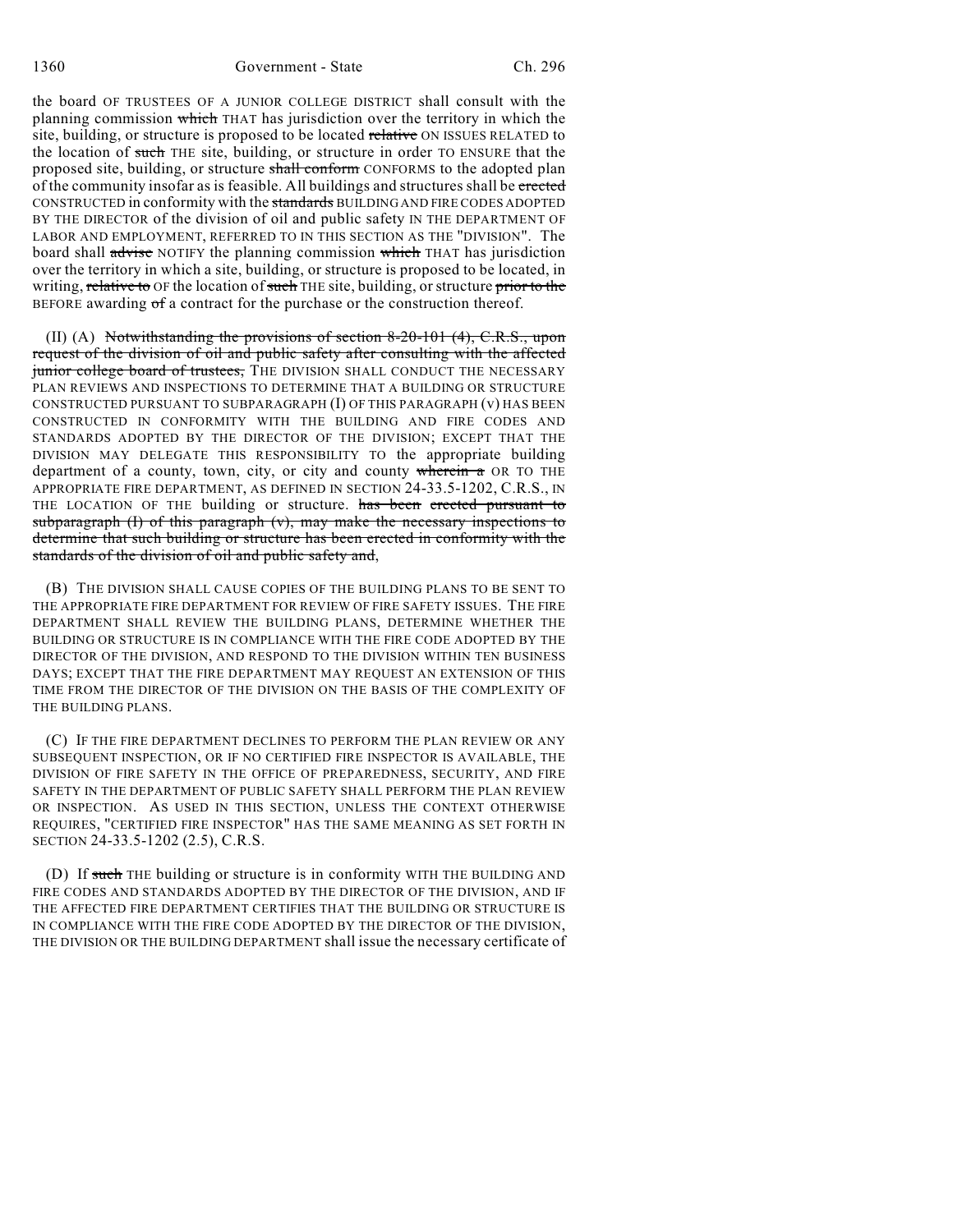occupancy prior to use of the building or structure by the junior college district. No fee shall be charged for such inspections A FEE MAY BE CHARGED FOR THE PLAN REVIEWS AND INSPECTIONS UPON APPROVAL OF THE DIVISION. THE AMOUNT OF THE FEE SHALL BE DETERMINED BY THE DIVISION BY RULE ON THE BASIS OF THE DIRECT COST OF PROVIDING THE SERVICE.

 $(E)$  If the division, of oil and public safety, after consulting with the affected junior college board, requests AUTHORIZES PLAN REVIEWS AND inspections by the building department such OR FIRE DEPARTMENT, THE PLAN REVIEWS AND inspections shall be in lieu of any PLAN REVIEWS AND inspections made by the division;  $of\,$ oil and public safety; except that this subparagraph (II) shall not be construed to relieve the division of oil and public safety of the responsibility to conduct such ENSURE THAT THE PLAN REVIEWS AND inspections ARE CONDUCTED if the appropriate county, town, city, or city and county-agency BUILDING DEPARTMENT OR THE APPROPRIATE FIRE DEPARTMENT does not conduct the PLAN REVIEWS AND inspections. Any county, town, city, or city and county conducting such inspections shall also be authorized to annually reinspect the building or structure to assure that it is maintained and operated in accordance with the fire code adopted by the director of the division of oil and public safety. The inspecting entity shall cooperate with the affected junior college district in carrying out the duties of this section. NOTHING IN THIS PARAGRAPH (v) SHALL BE CONSTRUED TO REQUIRE A COUNTY, TOWN, CITY, CITY AND COUNTY, OR FIRE DEPARTMENT TO CONDUCT PLAN REVIEWS AND INSPECTIONS.

(III) The county, town, city, city and county, or fire protection district DEPARTMENT providing fire protection service for the buildings and structures of a junior college district OR THE DIVISION OF FIRE SAFETY IN THE OFFICE OF PREPAREDNESS, SECURITY, AND FIRE SAFETY IN THE DEPARTMENT OF PUBLIC SAFETY may annually inspect such THE buildings and structures WHEN DEEMED NECESSARY to assure that they are maintained in accordance with the fire code AND STANDARDS adopted by the director of the division. of oil and public safety unless the junior college board of trustees of the district has contracted for such inspections to be conducted by a person qualified to conduct such inspections by reason of experience, training, or certification. If THE LOCAL FIRE DEPARTMENT DOES NOT PERFORM THE INSPECTIONS AUTHORIZED BY THIS SECTION, THE DIVISION SHALL HAVE THE AUTHORITY AND DUTY TO CONDUCT THE INSPECTIONS.

(IV) INSPECTORS FOR PLAN REVIEW AND CONSTRUCTION INSPECTIONS SHALL BE CERTIFIED BY THE INTERNATIONAL CODE COUNCIL, THE NATIONAL FIRE PROTECTION ASSOCIATION, OR ANOTHER SIMILAR NATIONAL ORGANIZATION OR HAVE EQUIVALENT QUALIFICATIONS, AS DETERMINED BY RULE PROMULGATED BY THE DIRECTOR OF THE DIVISION.

(V) THE INSPECTING ENTITY SHALL COOPERATE WITH THE AFFECTED BOARD OF TRUSTEES OF A JUNIOR COLLEGE DISTRICT IN CARRYING OUT THE DUTIES OF THIS SECTION.

(VI) IF THE INSPECTING ENTITY AND THE BOARD OF TRUSTEES OF A JUNIOR COLLEGE DISTRICT DISAGREE ON THE INTERPRETATION OF THE CODES AND STANDARDS OF THE DIVISION, THE DIVISION SHALL SET A DATE FOR A HEARING AS SOON AS PRACTICABLE BEFORE THE BOARD OF APPEALS IN ACCORDANCE WITH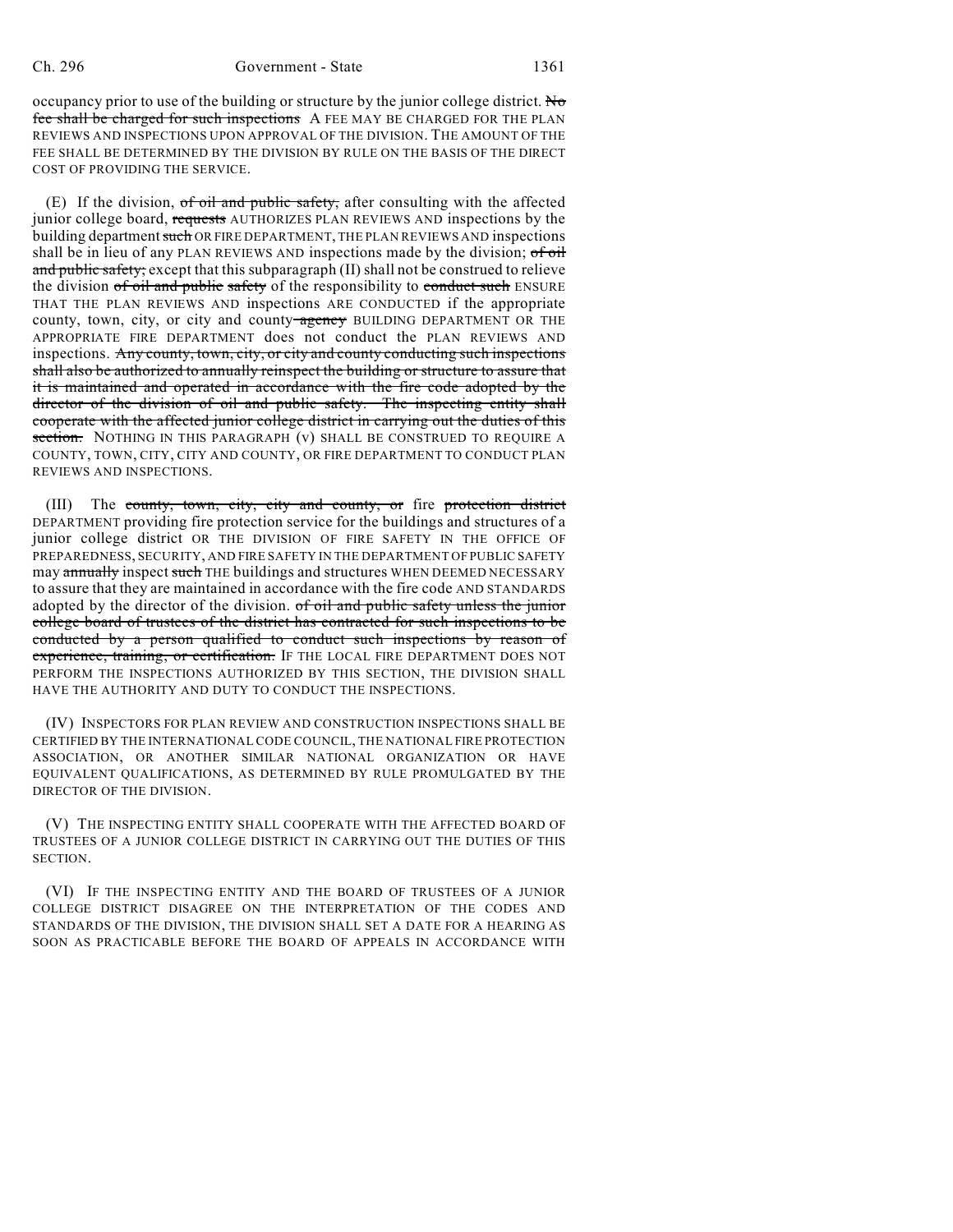SECTION 22-32-124.5 AND THE RULES ADOPTED BY THE DIVISION PURSUANT TO ARTICLE 4 OF TITLE 24, C.R.S.

(VII) IF THE DIVISION CONDUCTS THE NECESSARY PLAN REVIEWS AND INSPECTIONS TO DETERMINE THAT A BUILDING OR STRUCTURE CONSTRUCTED PURSUANT TO SUBPARAGRAPH (II) OF THIS PARAGRAPH (v) HAS BEEN CONSTRUCTED IN CONFORMITY WITH THE BUILDING AND FIRE CODES AND STANDARDS ADOPTED BY THE DIRECTOR OF THE DIVISION, IT SHALL CHARGE A FEE NOT TO EXCEED TWO HUNDRED DOLLARS FOR SUCH INSPECTION. THE DIVISION SHALL CHARGE A FEE FOR PLAN REVIEW AND ISSUANCE OF A CONSTRUCTION PERMIT IN AN AMOUNT ESTABLISHED BY THE DIVISION BY RULE TO COVER THE ACTUAL, REASONABLE, AND NECESSARY EXPENSES OF THE DIVISION. FEES COLLECTED BY THE DIVISION PURSUANT TO THIS SUBPARAGRAPH (VII) SHALL BE TRANSMITTED TO THE STATE TREASURER, WHO SHALL CREDIT THE SAME TO THE PUBLIC SAFETY INSPECTION FUND CREATED PURSUANT TO SECTION 8-1-151,C.R.S.THE DIRECTOR OF THE DIVISION BY RULE OR AS OTHERWISE PROVIDED BY LAW MAY REDUCE THE AMOUNT OF THE FEE IF NECESSARY PURSUANT TO SECTION 24-75-402 (3), C.R.S., TO REDUCE THE UNCOMMITTED RESERVES OF THE FUND.AFTER THE UNCOMMITTED RESERVES OF THE FUND ARE SUFFICIENTLY REDUCED, THE DIRECTOR OF THE DIVISION BY RULE OR AS OTHERWISE PROVIDED BY LAW MAY INCREASE THE AMOUNT OF THE FEE AS PROVIDED IN SECTION 24-75-402 (4), C.R.S. THE RULES AUTHORIZED BY THIS PARAGRAPH (v) SHALL BE PROMULGATED IN ACCORDANCE WITH ARTICLE 4 OF TITLE 24, C.R.S.

**SECTION 5.** 24-33.5-1202, Colorado Revised Statutes, is amended BY THE ADDITION OF THE FOLLOWING NEW SUBSECTIONS to read:

**24-33.5-1202. Definitions.** As used in this part 12, unless the context otherwise requires:

(2.5) "CERTIFIED FIRE INSPECTOR" MEANS A PERSON WITH FIRE SAFETY PLAN REVIEW OR INSPECTION RESPONSIBILITIES WHO IS EMPLOYED BY OR VOLUNTEERS SERVICES TO THE STATE OR A GOVERNING BODY AS A FIRE INSPECTOR AND WHO IS CERTIFIED BY THE DIVISION TO CONDUCT FIRE SAFETY PLAN REVIEWS AND INSPECTIONS PURSUANT TO SECTION 24-33.5-1211.

(3.5) "FIRE DEPARTMENT" MEANS THE DULY AUTHORIZED FIRE PROTECTION ORGANIZATION OF A TOWN, CITY, COUNTY, OR CITY AND COUNTY, A FIRE PROTECTION DISTRICT, OR A METROPOLITAN DISTRICT OR COUNTY IMPROVEMENT DISTRICT THAT PROVIDES FIRE PROTECTION.

(7.5) "GOVERNING BODY" MEANS:

(a) THE CITY COUNCIL, TOWN COUNCIL, BOARD OF TRUSTEES, OR OTHER GOVERNING BODY OF A CITY, TOWN, OR CITY AND COUNTY;

(b) THE BOARD OF DIRECTORS OF A FIRE PROTECTION DISTRICT ORGANIZED PURSUANT TO PART 1 OF ARTICLE 1 OF TITLE 32, C.R.S.;

(c) THE GOVERNING BODY OF AN IMPROVEMENT DISTRICT THAT PROVIDES FIRE PROTECTION SERVICES ORGANIZED PURSUANT TO PART 5 OF ARTICLE 20 OF TITLE 30,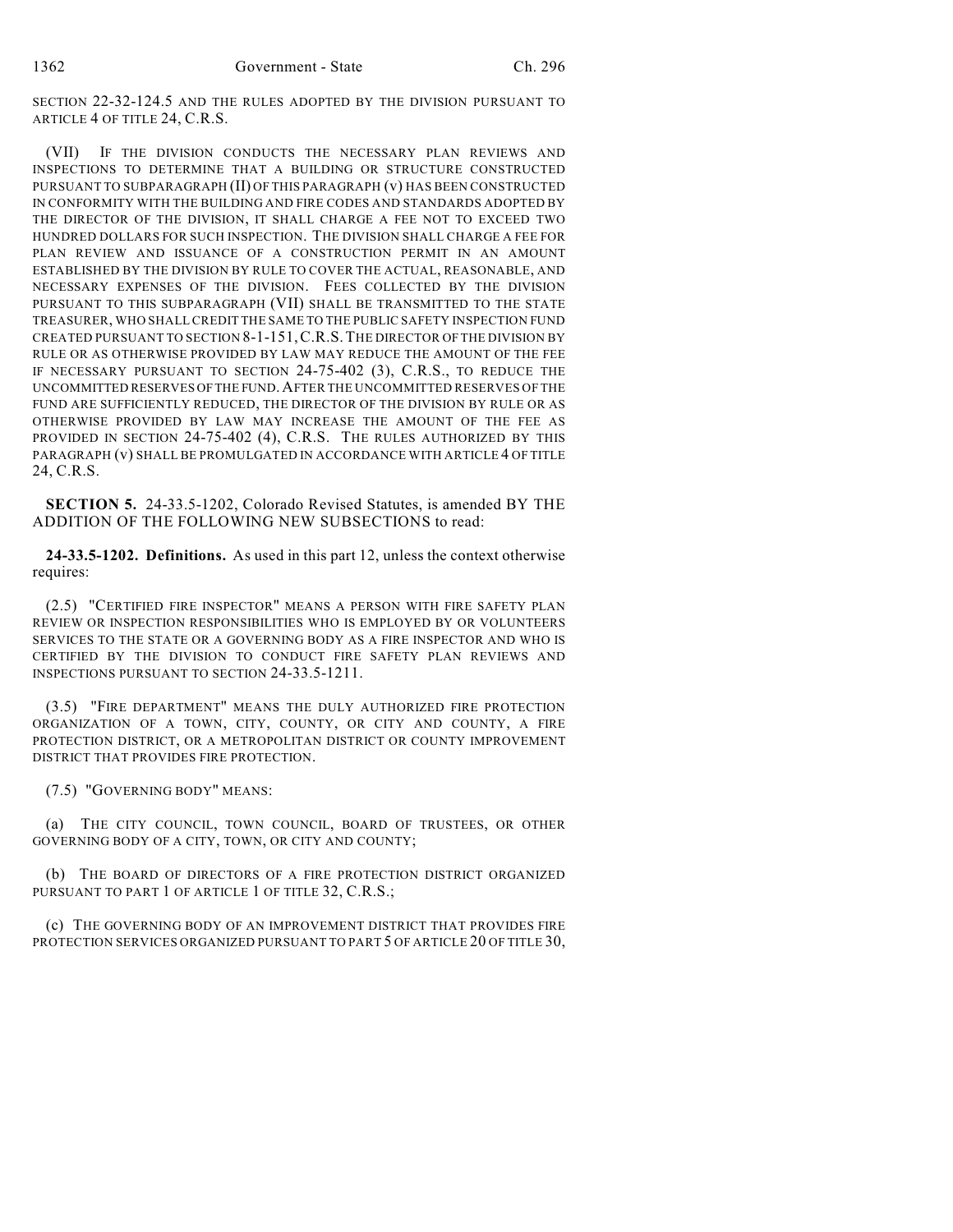C.R.S.; OR

(d) THE BOARD OF COUNTY COMMISSIONERS WITH RESPECT TO THE AREA WITHIN A COUNTY OUTSIDE THE CORPORATE LIMITS OF A CITY OR TOWN AND OUTSIDE THE BOUNDARIES OF A FIRE PROTECTION DISTRICT.

**SECTION 6.** 24-33.5-1203 (1), Colorado Revised Statutes, is amended BY THE ADDITION OF A NEW PARAGRAPH to read:

**24-33.5-1203. Duties of the division.** (1) The division shall perform the following duties:

(p) CONDUCT CONSTRUCTION PLAN REVIEWS AND INSPECT PUBLIC SCHOOL AND JUNIOR COLLEGE BUILDINGS AND STRUCTURES IN ACCORDANCE WITH SECTIONS 22-32-124 (2) (a) AND 23-71-122 (1) (v) (II), C.R.S.

**SECTION 7.** Part 12 of article 33.5 of title 24, Colorado Revised Statutes, is amended BY THE ADDITION OF THE FOLLOWING NEW SECTIONS to read:

**24-33.5-1203.5. Powers and duties of the director.** (1) IN ADDITION TO ANY OTHER DUTIES PRESCRIBED BY LAW, THE DIRECTOR OF THE DIVISION SHALL PERFORM THE FOLLOWING DUTIES:

(a) EXERCISE GENERAL SUPERVISORY CONTROL OVER AND COORDINATE THE ACTIVITIES, FUNCTIONS, AND EMPLOYEES OF THE DIVISION; AND

(b) ADOPT SUCH RULES AS THE DIRECTOR OF THE DIVISION DEEMS NECESSARY TO CARRY OUT THE PURPOSES AND PROVISIONS OF ARTICLES 12 AND 14 OF THIS TITLE AND AMEND SUCH RULES FROM TIME TO TIME AS NECESSARY. SUCH RULES AND AMENDMENTS SHALL BE ADOPTED IN ACCORDANCE WITH ARTICLE 4 OF THIS TITLE.

(2) IN ORDER TO CARRY OUT THE PURPOSES AND PROVISIONS OF THIS PART 12, THE DIRECTOR OF THE DIVISION SHALL PROMULGATE RULES IN ACCORDANCE WITH ARTICLE 4 OF THIS TITLE:

(a) ADOPTING A FIRE CODE, WHICH SHALL BE IDENTICAL TO OR MODELED ON THE INTERNATIONAL FIRE CODE PUBLISHED BY THE INTERNATIONAL CODE COUNCIL; AND

(b) ADOPTING NATIONALLY RECOGNIZED STANDARDS THAT THE DIRECTOR OF THE DIVISION REASONABLY FINDS NECESSARY TO CARRY OUT THE PURPOSES AND PROVISIONS OF THIS PART 12.

**24-33.5-1211. Inspector certification.** (1) THE DIVISION SHALL CERTIFY A PERSON WITH FIRE SAFETY RESPONSIBILITIES WHO IS EMPLOYED BY, UNDER CONTRACT TO, OR VOLUNTEERS SERVICES TO THE STATE OR A GOVERNING BODY AS A FIRE INSPECTOR IF THE PERSON FILES AN APPLICATION WITH THE DIVISION FOR CERTIFICATION ON FORMS PROVIDED BY THE DIVISION, PAYS THE REQUIRED CERTIFICATION FEE, IS AT LEAST EIGHTEEN YEARS OF AGE, AND:

(a) PASSES THE FIRE CODE CERTIFICATION EXAMINATION AS PRESCRIBED BY THE DIRECTOR OF THE DIVISION; OR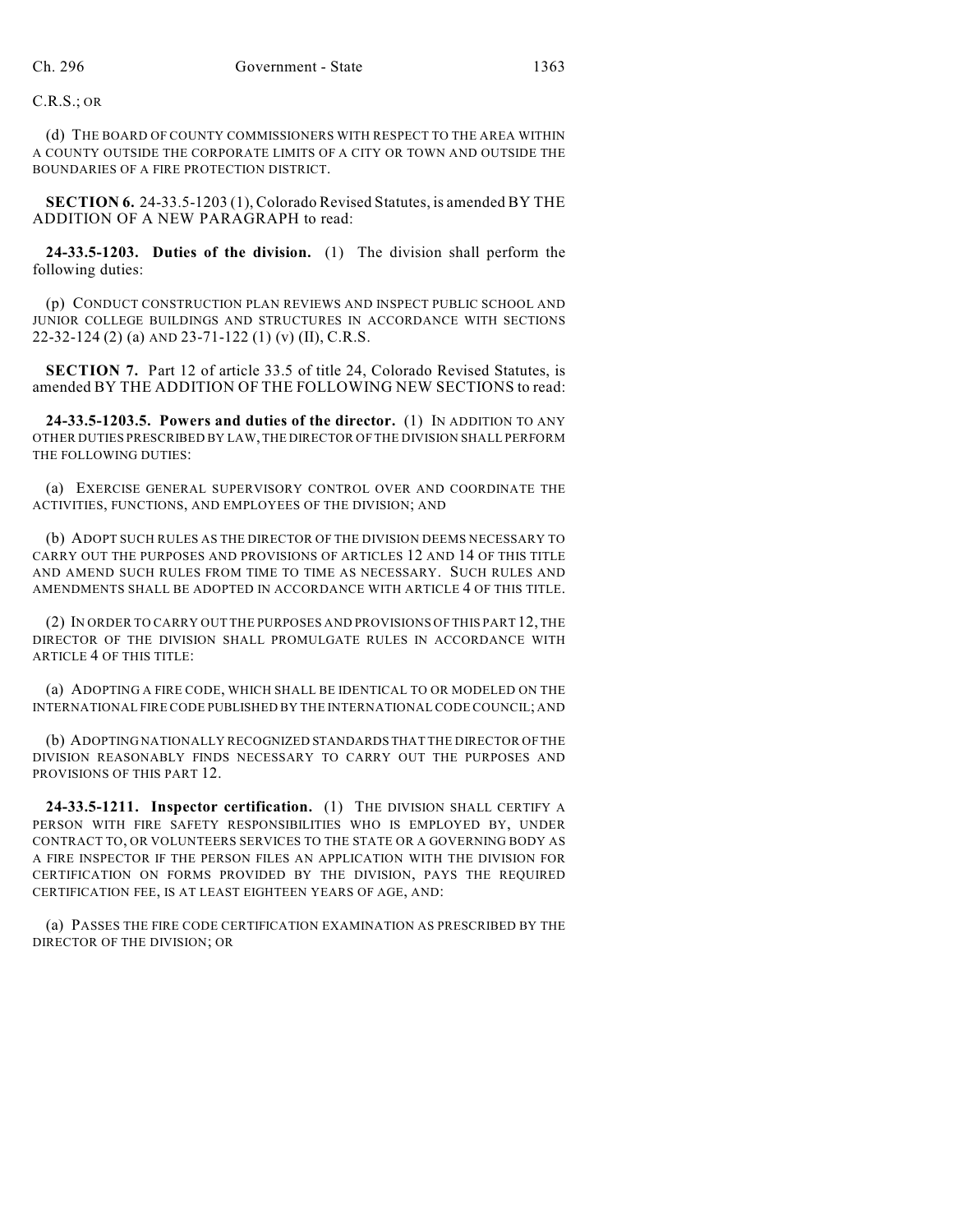(b) HOLDS A VALID AND CURRENT FIRE CODE CERTIFICATION FROM THE INTERNATIONAL CODE COUNCIL; OR

(c) DEMONSTRATES TO THE DIRECTOR OF THE DIVISION THAT THE PERSON MEETS OTHER EQUIVALENT QUALIFICATIONS, INCLUDING, BUT NOT LIMITED TO, THE EDUCATION AND EXPERIENCE PRESCRIBED BY RULES ADOPTED BY THE DIRECTOR OF THE DIVISION IN ACCORDANCE WITH ARTICLE 4 OF THIS TITLE AND OBTAINS AN ATTESTATION ON A FORM PROVIDED BY THE DIVISION FROM THE HEAD OF THE GOVERNING BODY OR A DESIGNEE THAT THE PERSON HAS THE KNOWLEDGE, SKILLS, AND ABILITY TO CONDUCT FIRE SAFETY PLAN REVIEWS AND INSPECTIONS USING THE RULES AND CODES ADOPTED PURSUANT TO SECTIONS 8-1-107 (2) (p) AND 24-33.5-1203.5 (2) (b), C.R.S.

(2) AN INSPECTOR CERTIFICATION ISSUED PURSUANT TO SUBSECTION (1) OF THIS SECTION SHALL BE VALID FOR A PERIOD OF THREE YEARS; EXCEPT THAT SUCH CERTIFICATION SHALL BECOME INVALID IF:

(a) THE CERTIFIED INSPECTOR'S EMPLOYMENT RELATIONSHIP OR CONTRACT WITH THE STATE OR GOVERNING BODY IS TERMINATED; OR

(b) THE CERTIFIED INSPECTOR CEASES TO PROVIDE VOLUNTEER FIRE SAFETY PLAN REVIEW OR INSPECTION SERVICES TO THE STATE OR GOVERNING BODY.

THE REQUIREMENTS AND PROCESS FOR RENEWAL OF AN INSPECTOR CERTIFICATION SHALL BE THE SAME AS FOR INITIAL CERTIFICATION.

(4) THE DIRECTOR OF THE DIVISION SHALL ESTABLISH A FEE TO COVER THE ACTUAL DIRECT AND INDIRECT COSTS OF PROCESSING APPLICATIONS AND ISSUING AND RENEWING CERTIFICATIONS PURSUANT TO THIS SECTION. CERTIFICATION FEES COLLECTED BY THE DIVISION SHALL BE CREDITED TO THE FIREFIGHTER AND FIRST RESPONDER CERTIFICATION FUND CREATED IN SECTION 24-33.5-1207.

**SECTION 8. Appropriation.** (1) In addition to any other appropriation, there is hereby appropriated, out of any moneys in the public safety inspection fund created in section 8-1-151, Colorado Revised Statutes, not otherwise appropriated, to the department of labor and employment, for allocation to the division of oil and public safety, for the fiscal year beginning July 1, 2006, the sum of seventy-two thousand six hundred forty-seven dollars (\$72,647) and 1.0 FTE, orso much thereof as may be necessary, for the implementation of this act.

(2) In addition to any other appropriation, there is hereby appropriated, to the department of public safety, for allocation to the division of fire safety in the office of preparedness, security, and fire safety, for the fiscal year beginning July 1, 2006, the sum of fifty-five thousand six hundred forty-five dollars (\$55,645) cash funds and 1.0 FTE, or so much thereof as may be necessary, for the implementation of this act. Of said sum, forty-nine thousand twenty dollars (\$49,020) shall be from the public safety inspection fund created in section 8-1-151, Colorado Revised Statutes, and six thousand six hundred twenty-five dollars (\$6,625) shall be from the firefighter and first responder certification fund established in section 24-33.5-1207, Colorado Revised Statutes.